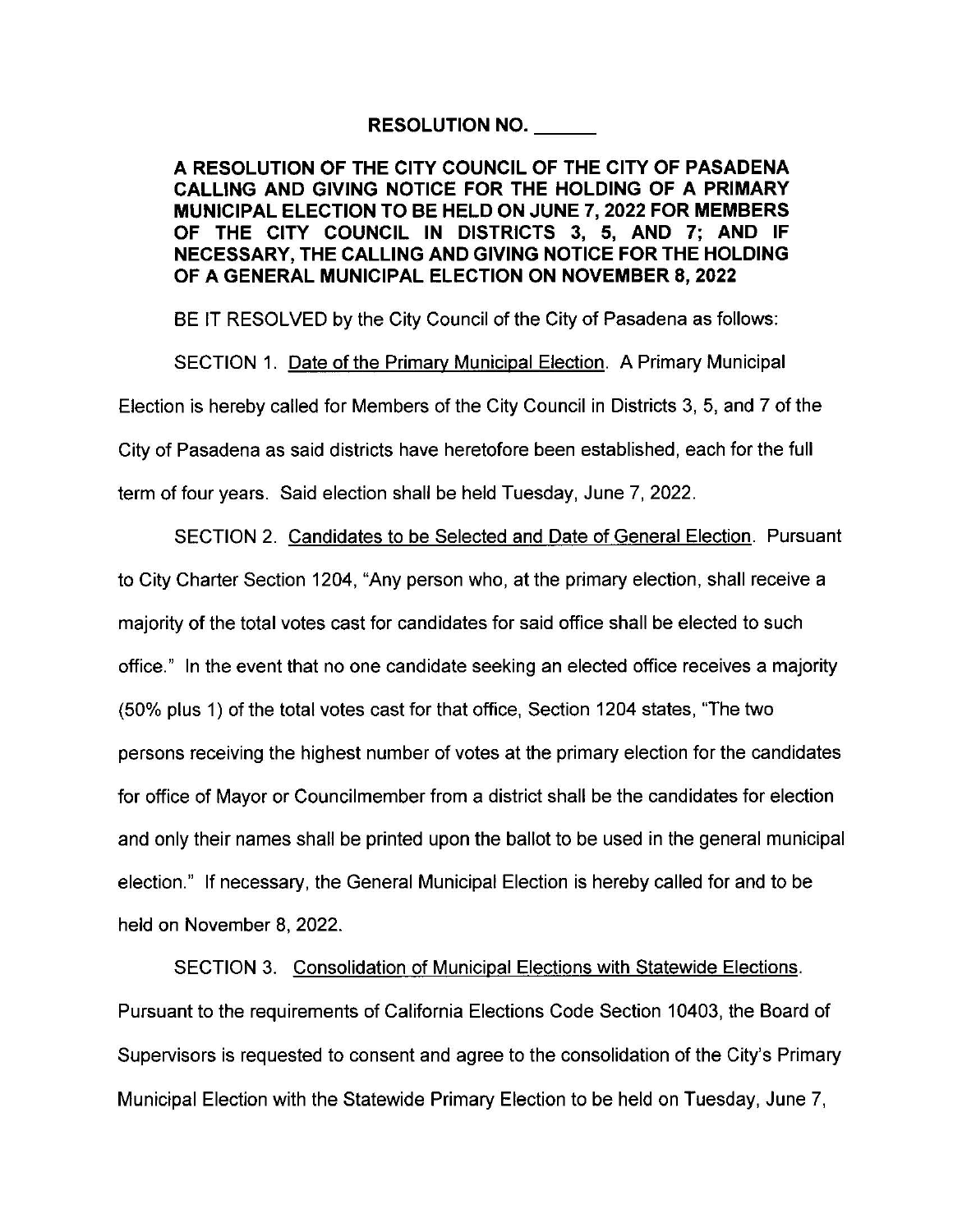2022, for the purpose of electing Members of the City Council in Districts 3, 5, and 7, and if necessary, the General Municipal (Runoff) Election be consolidated with the Statewide General Election to be held on November 8, 2022; and to direct the Registrar-Recorder/County Clerk to perform all necessary functions, services, and tasks related to: the complete and successful conduct of said consolidated elections; the provision of all election materials and equipment; the hiring, training and supervision of election workers and other election personnel; the printing and distribution of ballot materials; the translation of ballot materials; the collection of submitted ballots; the tallying of votes; and canvassing and the certification of election results.

SECTION 4. Ballots. The ballots to be used for each election shall be in form and content as required by law.

SECTION 5. Vote Centers. The Vote Centers for the consolidated elections shall be open as required during the identified voting period, pursuant to Election Code Sections 4007 and 14404.

SECTION 6. Canvass of Election. The Los Angeles County Registrar-Recorder/County Clerk is authorized to canvass and certify the election returns for both consolidated elections. Pursuant to Pasadena City Charter Section 1207, the City Clerk shall submit a Canvass of Election to the City Council on the fifth Monday after each election.

SECTION 7. Particulars. In all particulars not recited in this resolution, said elections shall be noticed and held and all publications made as provided by law for holding municipal elections.

2